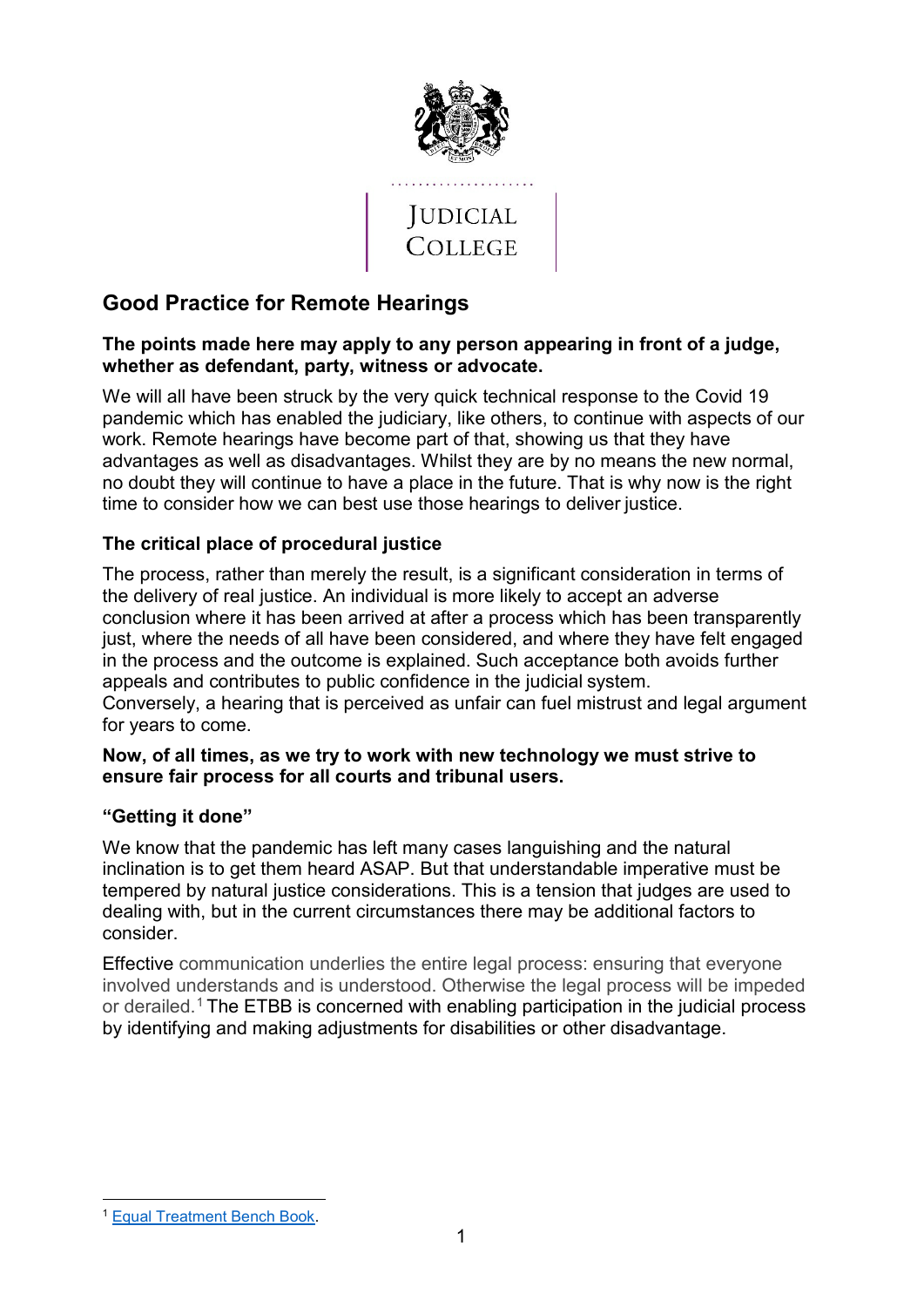*We found that opportunities to identify impairments and make adjustments are lost or reduced when a defendant appears in court by video-link rather than in person.[2](#page-1-0)*

## **Judges might also note the following when considering whether to direct a remote hearing:**

- **Do not assume access to technology:** there is a disparity of such access and access to the internet based upon socio-economic factors, age and disability.
- Some may not be able to read or internalise the HMCTS guidance for a remote hearing. Those living alone may not have assistance, and there is still a barrier in admitting to reading difficulties.
- **A remote hearing taking place at home might occur alongside distractions**  which inhibit evidence, such as domestic violence, coercive control, and overcrowding: parties may not have a quiet private room, and there may be demands on their attention from pets, partner, children.
- **It must also be considered whether the content of evidence/questions would be appropriate for children** to hear- of particular importance where there is no other adult to care for the children during lockdown. Or someone may have withheld full detail from other adults in the household.
- Changing the date or time of the hearing at short notice may cause extra difficulty with arrangements made to avoid interruptions.
- The consequences and pressures of Covid-19 may relegate the importance of court or tribunal proceedings; this doesn't necessarily signify disinterest.
- Community mental health and other services have been scaled back/made remote, yet the pandemic may be exacerbating pre-existing problems due to social isolation, increased stress, and lack of medication. You may not be told that there is a problem.
- Interpreter and Intermediary use may be problematic unless specific arrangements can be made.
- **Technology may give rise to specific difficulties for those with sensory impairments.**
- Virtual hearings take longer, because of technical difficulties, slower communication and the need for more breaks due to the increased concentration required as well as often unsuitable seating arrangements and posture. **Allow more time when fixing hearings.**
- **Consider holding a case management discussion to decide whether holding a remote hearing can fairly proceed and what measures might be needed.**

## **A different judicial skill set for remote hearings**

• The technology may appear satisfactory to the judge even where reception is poor. Initial remarks must give the parties and their representatives confidence to explain when there are difficulties in hearing/communication generally.

<span id="page-1-0"></span><sup>-</sup><sup>2</sup> Equality and Human Rights Commission interim report on video hearings and their impact on effective participation: 'Inclusive Justice: A system designed for all'. [April 2020].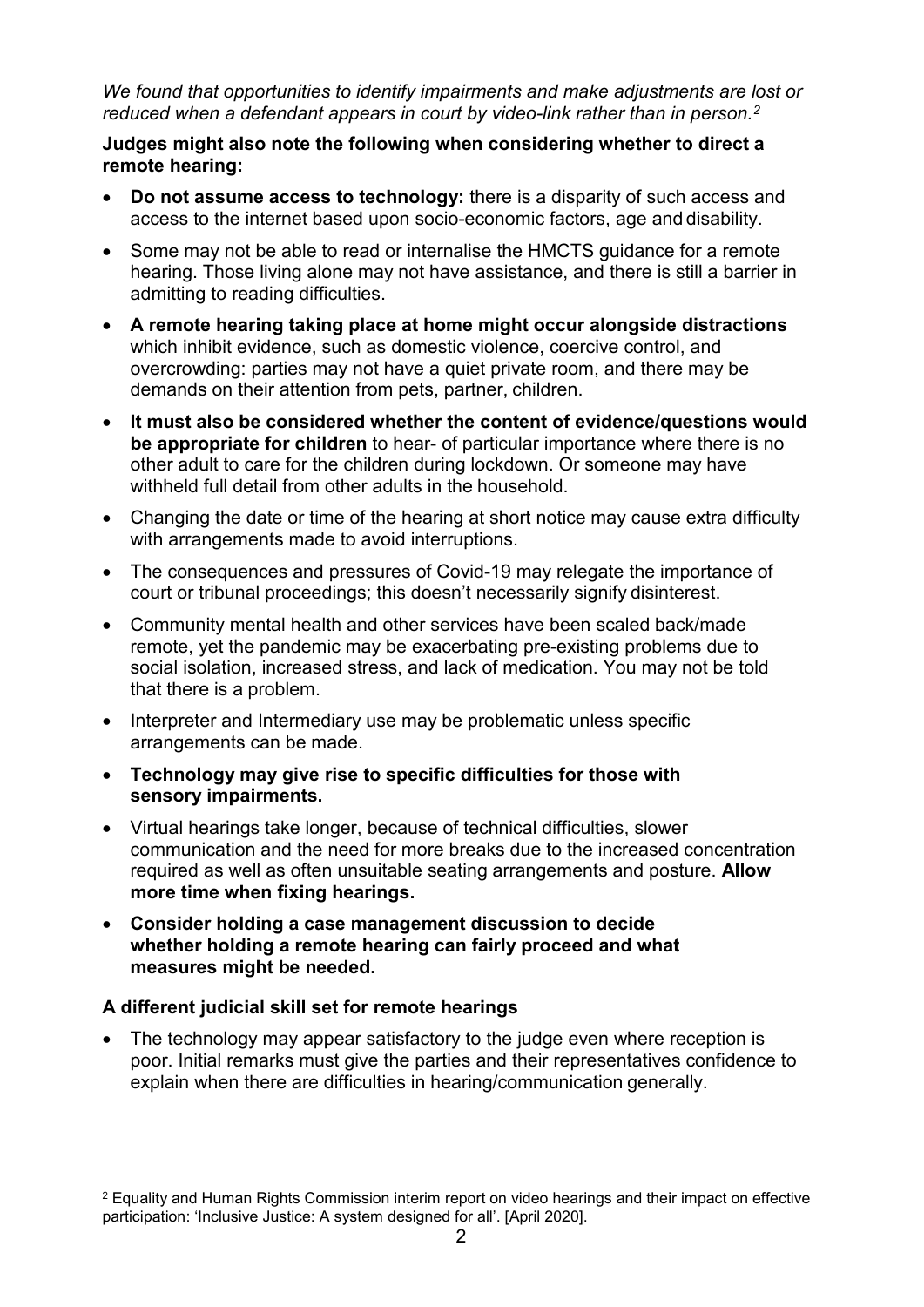- **Explain at the outset the risk of IT failing and what to do if the link fails.** It is an alien environment to many, including the judge, and any mechanism that can be used to put parties at ease should be deployed.
- **Enquire as to the needs of those appearing,** so that you can work out accommodations and manage the hearing accordingly.
- **Establish at the outset whether there will be any unavoidable interruptions**  as those who are the only adult in the home may be worrying about these, e.g. deliveries; important incoming phone calls; childcare issues.
- **Spell out the approach to the hearing** so that the parties understand what is expected. Explain the purpose of the hearing. Explain when parties can have their say. This is most important with LIPs and those with impairments such as autism.
- **Carefully monitor throughout that everyone is present in the hearing and able to follow.** People may briefly drop in and out without the judge realising and may not be sufficiently assertive to tell the judge that has happened.
- **Try to establish a person's level of understanding** by asking if they have the document/letter/court order then, using language that is "user friendly", see if they can explain what paragraph X means.
- **Where interpreters are used,** the dangers of their being marginalised are increased. Particular effort needs to be made to keep them involved, used as needed, and confident to express difficulties. Lack of visual cues may make interpretation harder.
- Where interpreters are not used, but individuals are speaking English as a second language, use of technological vocabulary (mute, mic etc); the increased cognitive load of thinking about operating technology as well as language; minor loss of sound or voice distortion, fewer visual cues, could all create difficulties in understanding. Thought must be given to reliable ways of assisting and checking understanding. [Chapter 8 paragraphs 62-113 of the ETBB](https://judicialcollege.judiciary.gov.uk/mod/book/view.php?id=28560&chapterid=1836) give general guidance on communicating with those who do not speak English as a second language.
- Some of the problems above may also be issues for people with certain sensory impairments, mental impairments or who are neuro-diverse.
- **Explain, monitor and control turn-taking.** There are fewer visual cues and individuals may find it difficult to indicate when they want to speak. These difficulties may be increased with people from certain cultures or who are not speaking English as a first language or with certain mental impairments.
- **Make no assumptions about people's behaviour**. It may be different to what one would expect in court: they are at home. They may not dress smartly. They may be more relaxed; alternatively, they may feel worried because a process which comes inside their home feels like an invasion of their personal space. They may be sitting somewhere apparently unsuitable, but it may be the only place that they have; alternatively, they may be sharing space with another household member who needs it for work.
- Be careful not to make unconscious assumptions about individuals from their home surroundings. Conversely, where judges are working from home be conscious that parties may make assumptions about the judge from what they see. Social barriers between judges and parties may appear exaggerated by everyone appearing in their own homes. **Keep your background neutral.**